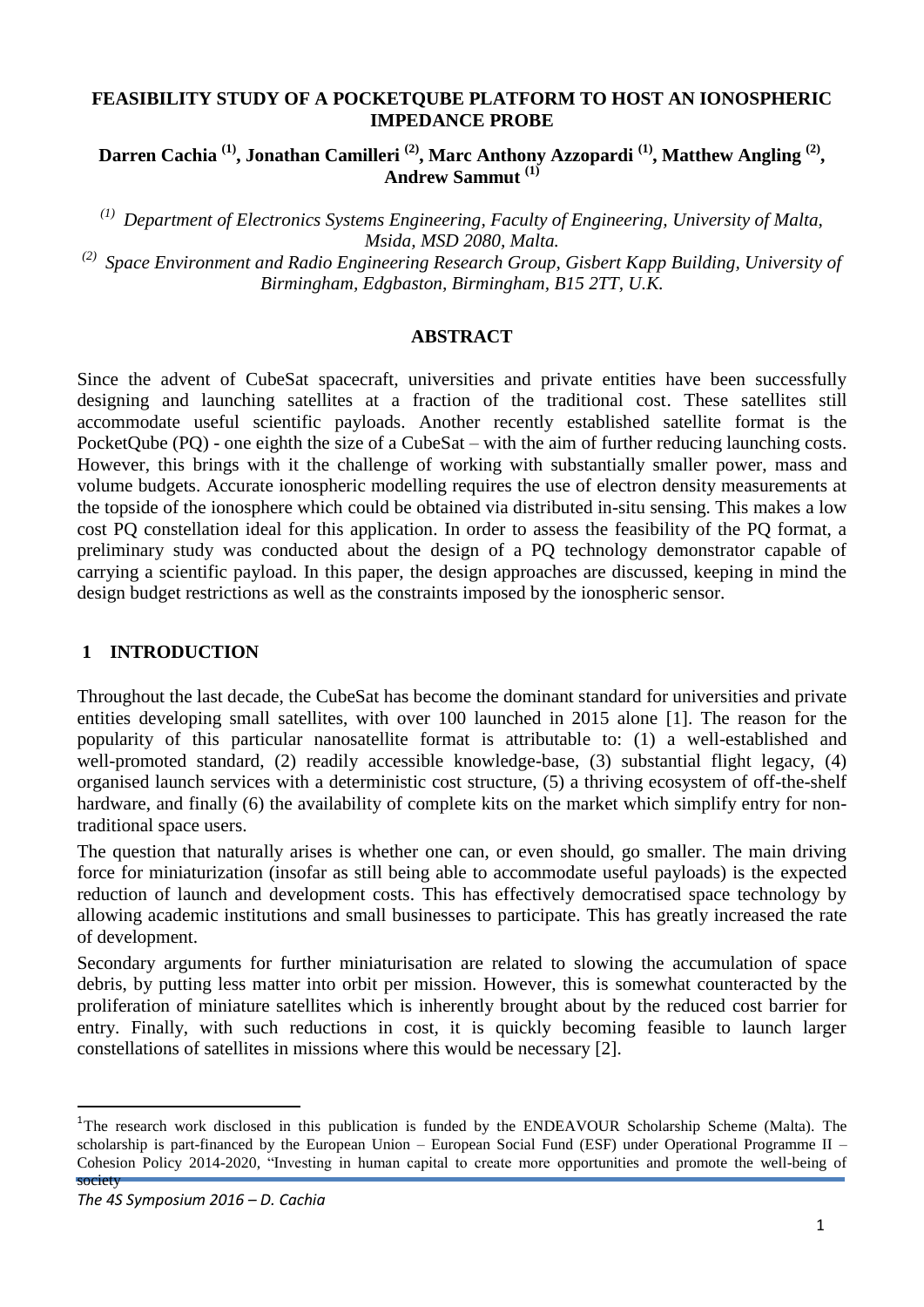## **2 DEFINING FEASIBILITY**

The practicality of a miniature satellite project hinges on three aspects: (1) technical, (2) operational and (3) financial feasibility. We shall define technical feasibility on the grounds of the existence and availability of all the technology required to develop, test and launch a given miniature satellite. Operational feasibility shall be defined in terms of achieving mission objectives within the given operational constraints and time scales. Financial feasibility again means different things for enterprises with different budgets. However, we shall establish the threshold of financial feasibility when development costs equal launch costs. If development costs are significantly lower than the launch cost, then it may be surmised that insufficient effort is being expended on reduction of overall mission risk. The converse situation defeats the original objective of cost reduction. Therefore aiming for parity between development and launch cost seems logical.

With this in mind, a number of other standards have been developed for smaller and lighter spacecraft. These include the TubeSat [3], PocketQube [4] and most recently the SunCube [5]. Additionally, studies regarding "satellite on chip" [6] have also been carried out. Whilst miniaturization inherently reduces the launch cost, this does not necessarily mean that the design costs will follow the same trend. The design costs are typically kept low by using non-space grade commercial off the shelf (COTS) components wherever possible. In the space environment, many of these COTS components (batteries [7], microcontrollers [8], solar cells [9] etc...) will be operated outside their design envelope and very often these have to be re-qualified by the user for the specific application. This frequently involves extensive testing and time consuming characterisation in order to augment the datasheet to the required level. Reliability engineering design techniques are required to achieve the desired reliability with components that were designed for terrestrial use. Fortunately, such information is frequently shared within the academic community, and over time the knowledge base of devices with a successful flight heritage grows to minimise the cost and effort incurred in future projects.

| <b>CLASS</b>                                                                                                 | <b>MASS RANGE</b>                         | <b>EXAMPLES</b><br>$\ast$ | TYP.<br><b>MASS</b> | PREVAILING<br>TECHNOLOGY* | LAUNCH<br><b>COST</b> | LAUNCH<br>$\frac{\text{K}}{\text{G}}$ | DEV.<br><b>COST</b> | <b>OVERALL</b><br><b>COST</b>   |
|--------------------------------------------------------------------------------------------------------------|-------------------------------------------|---------------------------|---------------------|---------------------------|-----------------------|---------------------------------------|---------------------|---------------------------------|
| Satellite                                                                                                    | $-10T$                                    | Telescope                 | 10T                 | Space Grade               | €100M                 | €10k                                  | $>\epsilon$ 1B      | $>\epsilon$ 1B                  |
| MiniSat                                                                                                      | $100\text{kg} - 1T$                       | Earth Obs.                | 1T                  | Space Grade               | €10M                  | $\epsilon$ 10k                        | $\epsilon$ 300M     | $>\epsilon$ 300M                |
| MicroSat                                                                                                     | $100 \text{ kg}$<br>10                    | <b>SSTL-150</b>           | 50kg                | Space Grade               | $\epsilon$ 1M         | $\epsilon$ 10k                        | $\epsilon$ 20M      | $>\epsilon$ 20M                 |
| NanoSat                                                                                                      | $-10 \text{ kg}$                          | CubeSat                   | 1.3kg               | <b>COTS</b>               | $\epsilon$ 80k        | $\epsilon$ 60k                        | $\epsilon$ 100k     | $\sim \text{E}180k$             |
| PicoSat                                                                                                      | 1000 g<br>100<br>$\overline{\phantom{a}}$ | PocketOub                 | 250g                | <b>COTS</b>               | $\epsilon$ 25k        | $\epsilon$ 100k                       | E35k                | $\sim \text{\e}60k$             |
| FemtoSat                                                                                                     | 100g<br>10<br>$\qquad \qquad -$           | SunCube                   | 35 <sub>g</sub>     | COTS, CoB                 | $\epsilon$ 3k         | E85k                                  | $\epsilon$ 40k      | $\sim \text{E43k}$              |
| AttoSat                                                                                                      | $-10 g$                                   | <b>Sprites</b>            | $\sim 10g$          | COTS, CoB                 | $\epsilon$ 300        | $€30-90k$                             | $\epsilon$ 5k       | $\sim \text{E5k}$               |
| AttoSat                                                                                                      | $-10g$                                    | SoC                       | $\sim$ 1g           | IC                        | $\epsilon$ 30         | $\epsilon$ 30-90 $k$                  | $\epsilon$ 200 $k$  | $\sim \text{\textsterling}200k$ |
| * COTS = commercial off the shelf, $CoB = chip$ on Board, IC = integrated circuit, SoC = satellite on a chip |                                           |                           |                     |                           |                       |                                       |                     |                                 |

Table  $1$  – Economic comparison of different satellite classes, launched to  $\sim$  550km LEO [10]

Flying a satellite at the least overall cost will be somewhere in between the CubeSat and the satellite on chip. With the final choice depending on the mission requirements such as expected lifetime, and number of satellites. One such possibility is the recently established PocketQube (PQ) [4] which is one eighth the size of a CubeSat at 5×5×5 cm. At the time of writing, only four PQ"s have been launched (T-LogoQube, QubeScout-S1, WREN and Eagle-1) and no scientific payloads were placed on those in the smallest 1p format. The aim of this paper is to question the feasibility of hosting a scientific instrument on board a 1p PocketQube sized spacecraft, which we shall call – UoMBSat1.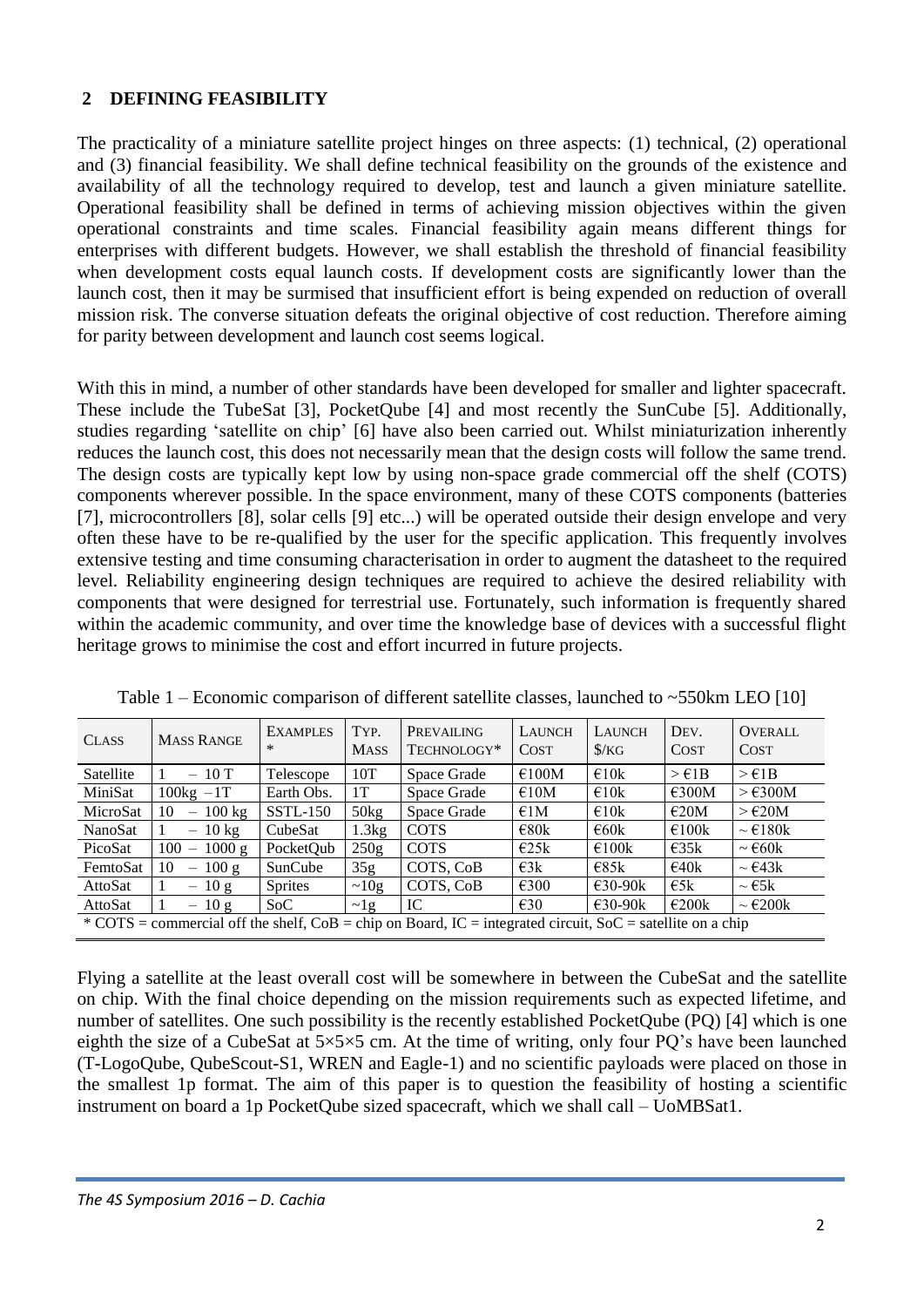#### **3 SCIENTIFIC MISSION**

The US National Space Weather Service defines space weather as the "conditions on the Sun and in the solar wind, magnetosphere, ionosphere, and the thermosphere that can influence the performance and reliability of space-borne and ground-based technological systems and can endanger human life or health" [11]. Of particular interest are the effects caused by the ionosphere. The ionosphere is a partially ionised region of the upper atmosphere, ranging from approximately 90 to 1500 km. The ionisation is mainly caused by solar radiation [12]. Variability in the ionosphere can degrade the performance of many radio systems; including satellite navigation systems (i.e. GNSS), satellite communications and space based radar. [12]. Because of this, the modelling, forecasting and monitoring of the ionosphere is very important. Measurements of the electron density in the ionosphere can be used to improve empirical ionospheric models or as inputs into assimilative ionospheric models. Such models can be used to help mitigate against the impact of the ionosphere on radio systems.

Measurements are often made below the height of the peak density of the ionosphere using ground based radar systems (i.e. ionosondes) [13]. Integrated measurements of the total electron content (TEC) can be made using dual frequency global navigation satellite systems (GNSS) [14]. However, for direct measurements above the ionospheric peak density, satellite based instrumentation in low earth orbit (LEO) is generally required. The ionosphere is a constantly changing environment and thus a constellation of spacecraft is required to provide good spatial and temporal measurement resolution. One way to achieve this is via the use of small, dedicated spacecraft, such as CubeSats or PocketQubes.

The three most widely used in-situ ionospheric instruments are the radio frequency impedance probe [15] [16] [17], the retardation potential analyser [18] [19] and the Langmuir probe [20] [21]. The latter two instruments have power consumption and volume requirements which are significantly larger than the available volume and power budgets for a PocketQube spacecraft. Therefore, these were omitted from further consideration to focus on the first technique.

The principle of operation of the radio frequency impedance probes is to determine a resonant point of the impedance of an antenna embedded in the ionospheric plasma surrounding the spacecraft. The impedance  $(Z(\omega))$  is described by [17] [22]:

$$
Z(\omega) = j\omega C_o \left[ \frac{\omega^2 - \omega_{SHR}^2}{\omega^2 - \omega_{UHR}^2} \right],
$$
\n(3.1)

where  $C<sub>o</sub>$  is the capacitance of the probe in free space,  $\omega$ <sub>SHR</sub> is the Sheath Seath Hybrid Resonant frequency, and  $\omega_{UHR}$  is the Upper Hybrid Resonant frequency.

The impedance has a pole at the plasma"s Upper Hybrid Resonant (UHR) frequency [\(Figure 1\)](#page-3-0). The UHR is an ionospheric plasma property dependant on the plasma frequency and its gyro-frequency (equation 3.2). Therefore the UHR frequency can be used to determine the electron density of the surrounding ionospheric plasma.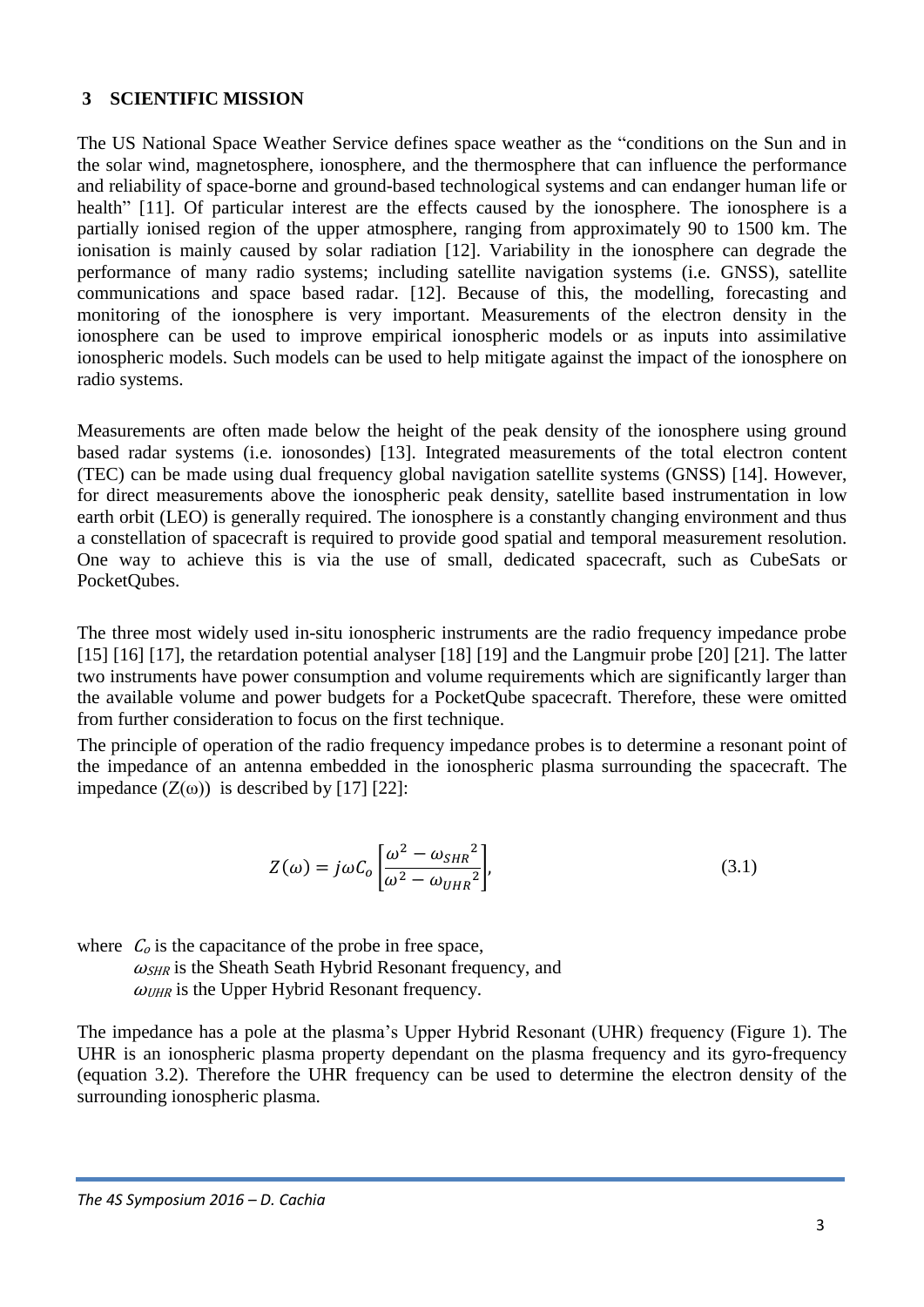$$
\omega_{UHR} = \sqrt{\frac{n_e q_e^2}{m_e \varepsilon_0} + \omega_c^2},\tag{3.2}
$$

$$
\omega_c = \frac{q_e B}{m_e},\tag{3.3}
$$





<span id="page-3-0"></span>Figure 1- The magnitude (blue) and phase (orange) components of the  $Z(\omega)$  -  $\omega$  characteristic for ionospheric plasma, showing the two resonant points, the Sheath Hybrid Resonant (SHR) frequency and the Upper Hybrid Resonant (UHR) frequency.

#### <span id="page-3-1"></span>**4 MISSION REQUIREMENTS and CONSTRAINTS**

The constraints in Table 2 have been applied for the initial system design, these constraints have been set by taking into consideration the PQ standard together with the required scientific mission requirements.

| <b>PARAMETER</b>            | <b>CONSTRAINT</b>         | <b>NOTE</b>                                                                                                                                                                               |
|-----------------------------|---------------------------|-------------------------------------------------------------------------------------------------------------------------------------------------------------------------------------------|
| <b>Mass</b>                 | 250 g                     | PQ standard                                                                                                                                                                               |
| <b>Dimensions</b>           | $5x5x5$ cm                | PQ standard                                                                                                                                                                               |
| Attitude                    | Determination             | Required to investigate the impact of attitude on the measurements                                                                                                                        |
| Attitude                    | Control                   | Not required                                                                                                                                                                              |
| Magnetic Field              | Clean spacecraft required | The electron density measurement relies on knowledge of the<br>magnetic field. Therefore, the platform should be magnetically<br>clean. Ideally magnetic field will be measured on board. |
| Required<br>Position/Timing |                           | Location and time of measurements is required. Ideally GNSS on<br>board                                                                                                                   |
| Altitude                    | 300-500 km                | Topside ionosphere                                                                                                                                                                        |

|  |  | Table 2. Design Constraints |
|--|--|-----------------------------|
|--|--|-----------------------------|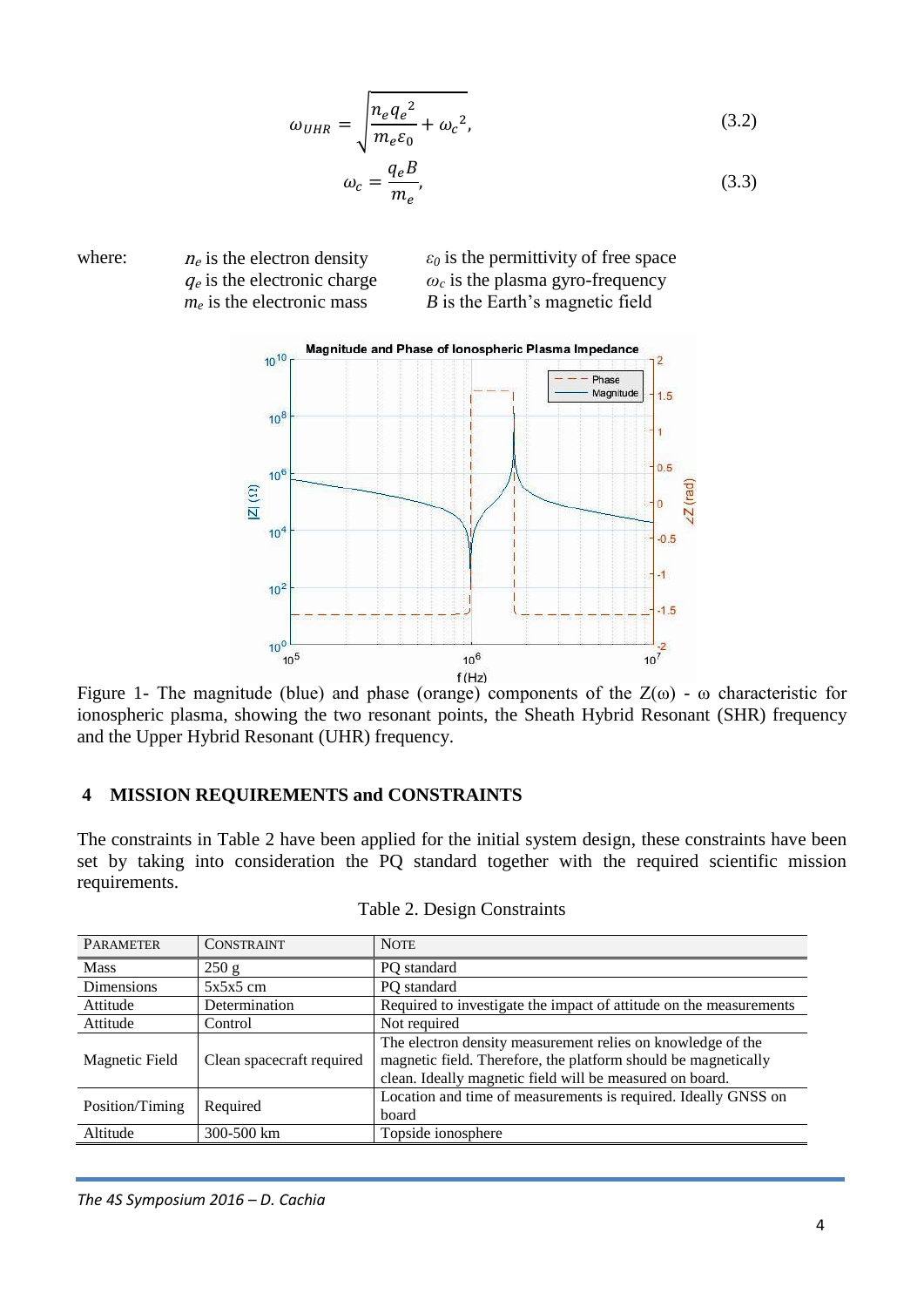# **5 PROPOSED ARCHITECTURE**

In CubeSats, individual subsystems are often designed independently, and then interconnected via a back bone such as the PC104. In the case of the PocketQube, the tighter design constraints necessitate an integrated approach, such that hardware is kept to a minimum so as to keep within the designed budgets. Thus the design approach would have to be significantly more integrated without compromising redundancy. The top-level architecture of UoMBSat1 is shown in Figure 2. The design will have to include distributed redundancy and fall back mechanisms such that the mission is not compromised. Since the payload will be designed independently of the platform, the PQ60 interconnectivity standard has been chosen to decouple payload design. Such modularity ensures reusability of both payload and platform for future missions.



Figure 2 - Proposed UoMBSat1 Platform – Physical Architecture and System Architecture

### **5.1. Radio Frequency Impedance Probe – ImP**

Various plasma impedance probes (ImP) have been designed and implemented; e.g. [20], [23] [24]. For this project, the ImP operates by exciting an antenna with a frequency sweep and measuring the impedance with a trans-impedance amplifier. Once the UHR frequency is determined, together with a measurement for the Earth"s magnetic field, the electron density can be obtained.

ImP requires three distinct stages (Figure 3):

- 1. An analogue front end, which includes the antenna and analogue electronics up to the ADCs.
- 2. A signal generation block.
- 3. A digital back end implemented on a microcontroller. This includes the required ADCs and the onboard data processing to obtain the electron density measurements from the impedance curve. This element is also responsible for communicating with the spacecraft OBC.

Both the PocketQube and ImP require an antenna, for communications and ionospheric measurements respectively. However, since volume is limited, a single antenna will be time-shared between the platform and the payload. This is possible as the performance of impedance probes is insensitive to the geometry of the antenna [25] [26]. Volume and power restrictions determine that the ImP sensor electronics have to be implemented in one PQ standard printed circuit board (42 mm by 42 mm) and with an initial target of 50 mW average orbital power. The measurement frequency, data storage and telemetry requirements for ImP are still being investigated in further studies with regards to the mission planning stage.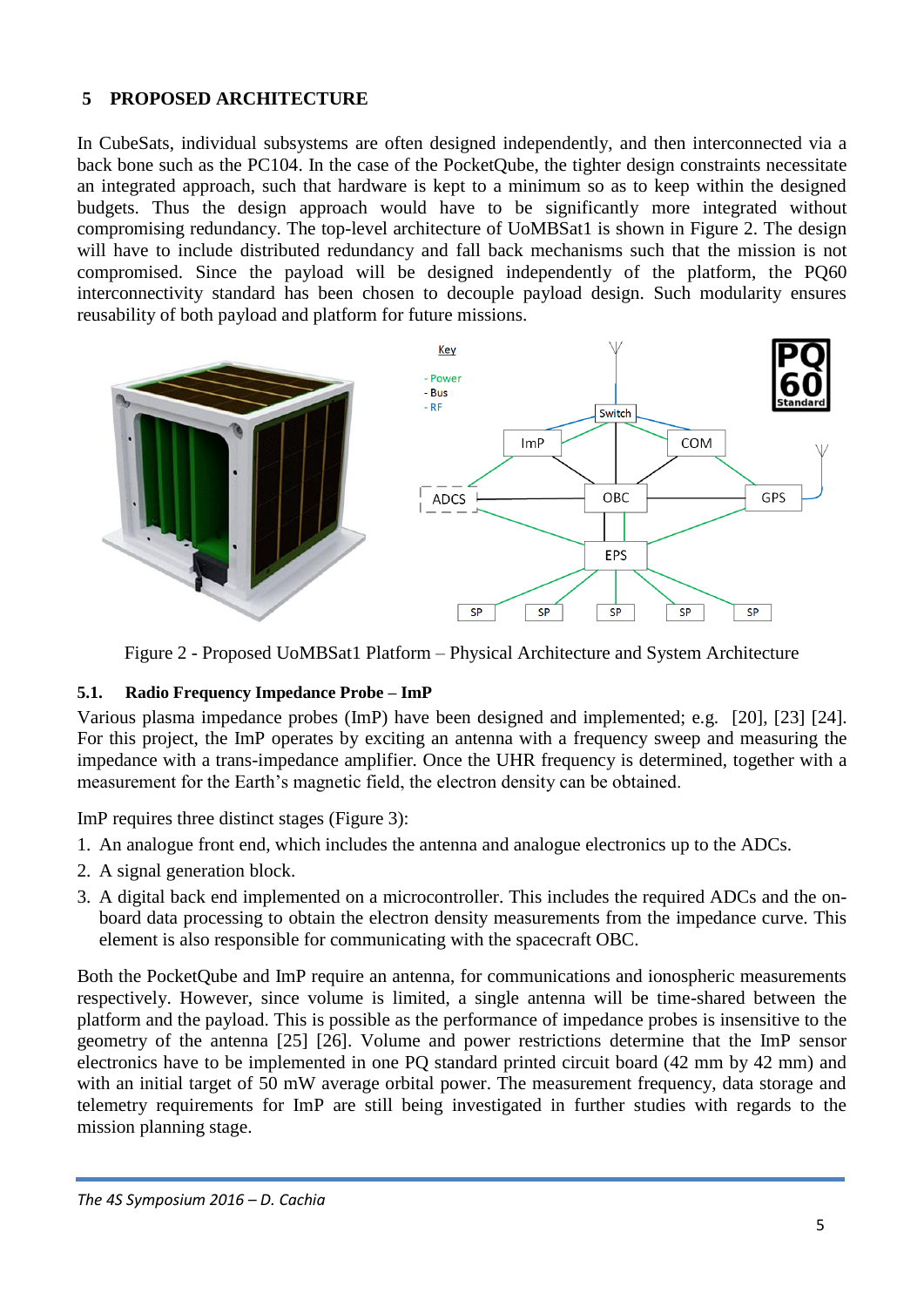

Figure 3 - Block Diagram of the proposed ImP architecture.

## **5.2. On-board Processing**

The three main on-board processing functions are the electrical power system control, ADCS processing and the command and data handling. Ideally these three processes are implemented as part of independent systems. Power budget constraints will limit this possibility unless redundancy is compromised. Having a processor for each primary function, is therefore being considered. This provides the possibility of performing secondary functions in the case of a processor failure.

For this to be possible the processors will be operated below their nominal frequency. This would then be increased to perform the secondary functions. In this way the power consumption would increase when performing the secondary functions. This is possible since a malfunctioning processor can be isolated and its allocated power budget redistributed. In order to implement such a system digital buses will have to be used such that each processor can have access to all the subsystems. Thus a balance will have to be found between redundancy and increased complexity.

Single event upsets (SEU) have to be catered for, the use external window watchdog is one possibility to detect any anomalies in the code flow, together with a check pointing system. FRAM memory is also being considered for its radiation tolerance [27]. Error detection and correction techniques will also be used to regularly sweep the memory to prevent the accumulation of SEU corruption [28].

### **5.3. Communications Systems**

The majority of deployed small satellites have used amateur satellite bands, with the most common frequency being the 435-438MHz (70cm) band [29]. This situation will most likely change in the near future since as the number of small satellites increases, it becomes proportionally more difficult for IARU to keep coordinating non-amateur satellites [30]. Currently, the 70cm band is still being considered for use in this project, mainly due to the vast knowledge available from previous projects and the availability of COTS transceivers with flight legacy. A half wavelength dipole antenna for a 70 cm band would be small enough to implement a simple antenna deployment mechanism and it falls within the requirement of being electrically short for the ImP. A COTS RF switch will be used to change the antenna operating mode, further research has to be carried out to analyse the effect of the switch insertion loss.

A half-duplex approach has been chosen so as to work on a single frequency, keeping the hardware to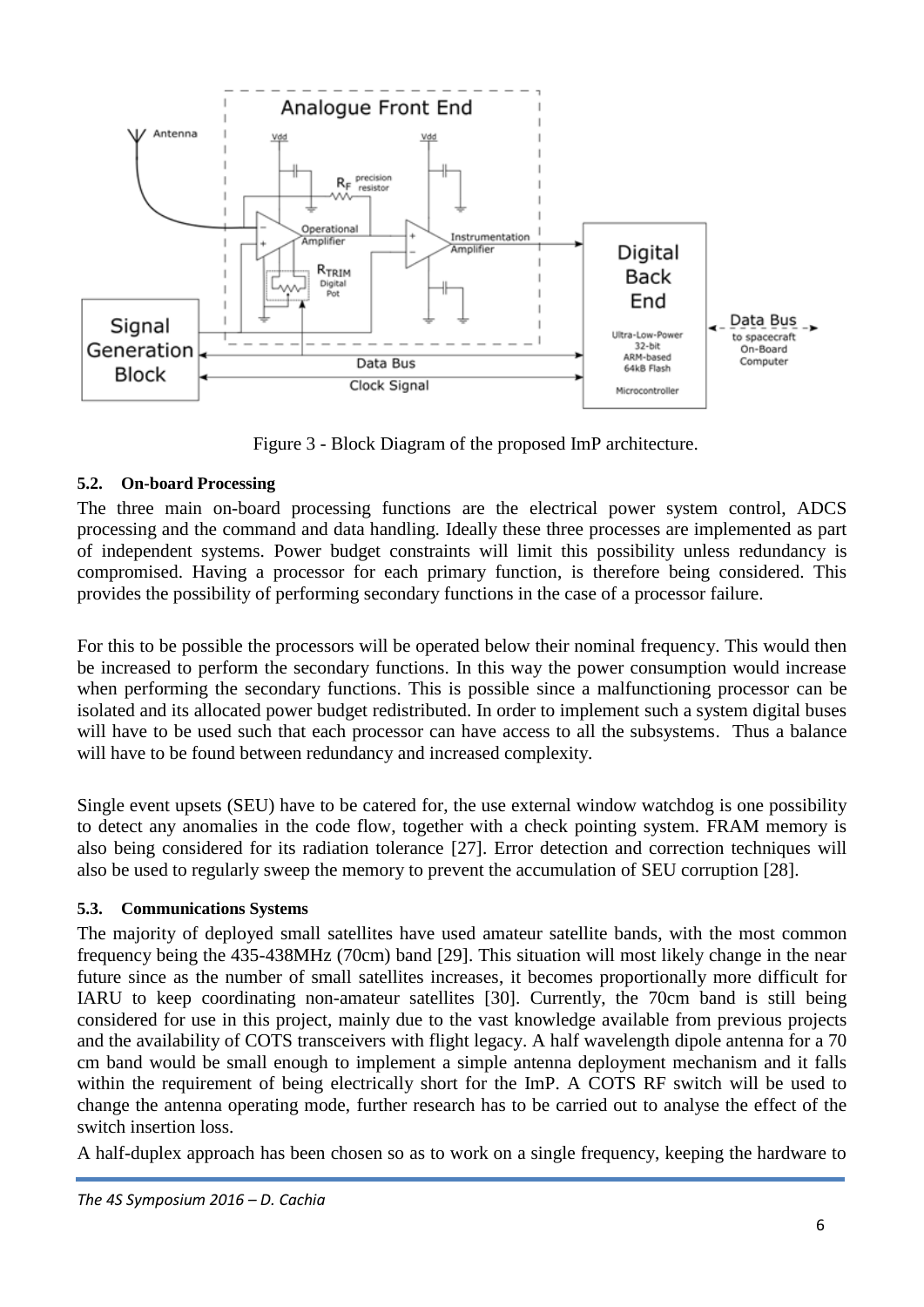a minimum. A radio transceiver integrated circuit (IC) is the best solution for such small systems as it provides all the functionality in the least amount of space.

For a sun synchronous orbit it is assumed that from the 15 orbits per day, the satellite will pass reasonably overhead twice a day. The satellite contact time will be 6.5 minutes per pass, assuming a minimum elevation angle of  $15^{\degree}$ [31]. If half duplex communications is used it is assumed that 75% of the contact time will be in downlink, and if AX.25 is used then there will be an overhead of 11% [32]. Now assuming that 100 telemetry signals are required with floating point accuracy per orbit and these are sampled at 16 times per orbit, then the total of 94 KB are required for telemetry. Assuming that the Payload will require 50 KB as an initial estimate, then a total of 144 KB of data has to be transmitted. With these assumptions a minimum baud rate of 2000 is required, a baud rate of 2400 is therefore being assumed.

The Amsat link budget spreadsheet was used to calculate the downlink and uplink budgets [33]. For the downlink budget if it is assumed that a 0.5W output power is obtained from the transceiver then the Effective Isotropic Radiated Power (EIRP) will be -2.6dbW. The worst case slant range is 1518Km, which results in a free space path loss of -148.9dB [34]. A spacecraft antenna pointing loss of -1dB is also considered and this translates to a lenient pointing accuracy requirement of  $\pm 23.6^{\circ}$ . If it is assumed that a circularly polarized antenna is used at the ground station then the worst case polarization mismatch will be 45<sup>°</sup>, giving a polarization loss of -3dB [34]. For the ground station a 7 element crossed Yagi antenna is assumed, having a gain of 13.5dBi. The system link margin was calculated assuming an FSK modulation scheme and the AX.25 protocol. With a maximum packet size of 332 bytes, and a 1% packet error rate (PER) then a bit error rate (BER) of around  $10^{-6}$  is required. For the Uplink budget, the ground station transmission power was taken to be 30W.

For uncoded FSK, the uplink system link margin was calculated to be 10.2dB whilst for downlink this was just 6dB, when typically a margin of 10db is recommended [35]. For this link margin the baud rate must be reduced to 1000 Bd. Alternatively forward error correction (FEC) techniques can be used to increase the link margin by 4dB, so as to achieve the estimated value of 2400 [36].

### **5.4. Orbital Determination**

One of the Payload requirements for Electron Density measurements is to have a measurement of orbital data, specifically the PQ"s location. In order to implement this, two possibilities are being explored, the first one being the use of NORAD Two-Line Element (TLE) sets to obtain orbital parameters, which would then be used in an orbit propagator. The accuracy achievable using this approach is in the order of 10-30 km ( $1\sigma$ ) track error and this assuming a propagation of 24 hours. The error, of course, worsens with longer propagation times [37].

The second option being considered is to use a GNSS receiver to obtain positional information. COTS receivers designed for terrestrial applications cannot operate in LEO, specifically due to the fact that the high velocities generate large frequency shifts in the signal, which standard receivers aren"t designed to lock onto. Additionally, COTS GNSS receivers are limited in operation due to the International Traffic in Arms Regulations (ITAR) which limits the maximum velocity (1000kts) and altitude (60000ft) at which these receivers are allowed to provide a position fix. Along with the above mentioned difficulties, a GNSS receiver will have an impact on the PQ"s power budget. In fact, continuous operation of a GNSS receiver may not be possible within the power constraints. A study is therefore required on the possibility of periodically using GNSS to obtain orbital parameters, which would then be used by an adequate orbital propagator to establish an estimate of the PQs position.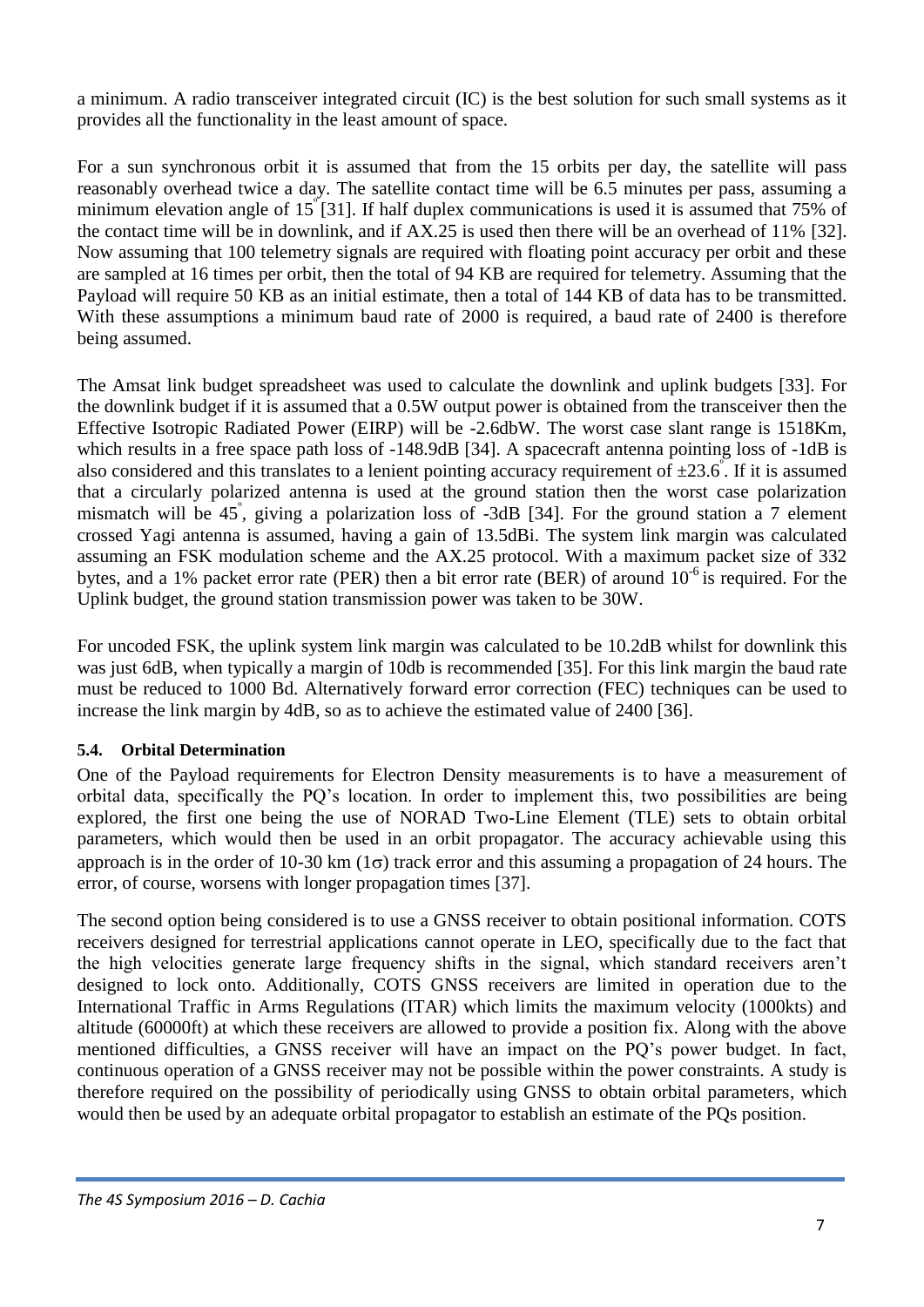#### **5.5. Attitude Determination System - ADS**

As discussed in section [4,](#page-3-1) ImP electron density measurements may be attitude dependent. However, the accuracy requirement has not yet been determined. Therefore  $\pm 10^{\degree}$  has been assumed. The ESTCube-1 flight results [38] have validated an attitude determination system (ADS) by comparing measurements to the attitude calculated from the on-board camera image. A peak discrepancy of 1.43<sup>º</sup> was found. Whilst this is not a measure of absolute error, it gives an indication of the achievable accuracies. The ESTCube-1 used a combination of gyroscopic sensors, magnetometers and sun sensors combined using an Unscented Kalman Filter. This approach has been widely adopted for CubeSat ADS.

For the PQ, a similar approach will be adopted but regardless of the method used, a magnetometer is still required for the Imp compensation, and a gyroscopic sensor is needed if active detumbling is to be performed. In the PQ, some solar cells (1 per face) will also be used for sun sensing. This avoids dedicated sun sensors at the expense of some ADS accuracy, but saves on PQ surface area.

Another interesting technique for attitude determination is through the use of carrier phase measurements of GNSS signals across single or multiple antennas [39]. Although this technique has been successfully tested on large aircraft and small unmanned air vehicles [40], the challenges associated with small spacecraft at high-speed are very different and must be explored carefully.

### **5.6. Attitude Control System - ACS**

For the purposes of communications and ImP, an attitude control system (ACS) is not strictly necessary. However, the implications of having one on-board are being investigated nonetheless, as it would improve the link budget, improve GNSS communications, allow better distribution of solar radiation on the panels, and reduce radio fading at the expense of complexity and power consumption. The pointing accuracy requirement is largely defined by the directional antennas used for communications, and for a dipole antenna this requirement is not particularly stringent. In any case, the limiting factor of the control algorithm will be the ADS accuracy, so an initial pointing accuracy of  $10<sup>°</sup>$ was set as well.

Due to the magnetic cleanliness requirement, traditional passive control techniques such as hysteresis rods and permanent magnets have to be avoided and gravity booms and solar sails were considered too mechanically complex to fit in a 1p PQ. So two approaches are being considered:

- 1. 3MT: 3-axis coreless copper winding magnetorquers (MT) [41], or
- 2. 3RW+3MT: 3-axis reaction wheels (RW) coupled with smaller MTs for de-saturation [42].

For the PQ, the disturbance torques, in descending order of importance, are of four types:

- 1. Magnetic Disturbance, due to magnetisation or Lorentz forces created by currents in the PQ
- 2. Aerodynamic Disturbance, due to residual atmospheric pressure at LEO
- 3. Gravity Gradient Disturbance, reacting to the uneven distribution of mass in the PQ
- 4. Solar Radiation Pressure effects, acting unevenly on the faces of the PQ

The above were calculated and compared for a PQ sized object [43] scaled from CubeSats. A worst case residual magnetic moment of  $4.16\times10^{-4}$  Am<sup>2</sup> has been calculated, yielding a disturbance torque of  $2.1\times10^{-8}$  Nm, by assuming the largest contribution coming from a badly-designed solar panel current, looping round the panel's perimeter. An aerodynamic disturbance of  $1.56\times10^{-8}$  Nm, was estimated from the residual atmosphere at 550km acting on a total incident area of 40cm<sup>2</sup> at 7586m/s, at a moment arm taken at 1/3 the size of the 70cm band antennas. Gravity gradient and solar pressure effects were deemed negligible at  $9.0 \times 10^{-10}$  Nm and  $4.1 \times 10^{-10}$  Nm respectively.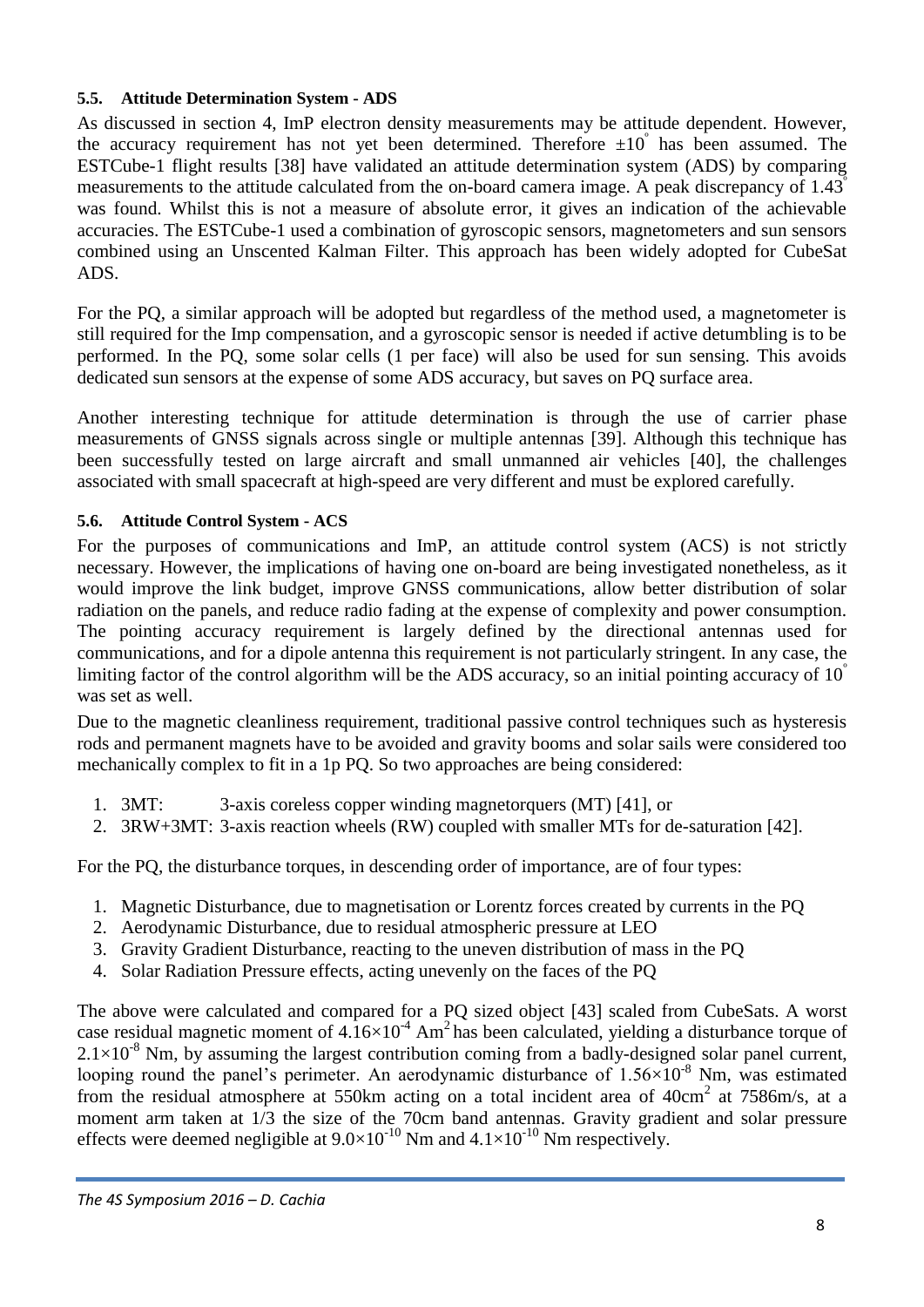A 3MT solution is the most magnetically clean, given that these would only be energised when ImP is inactive. However, the actuation would be rank deficient since the coil whose axis is parallel to the earth's magnetic field cannot produce any torque, and any coil close to parallel would need to be substantially overdriven to generate any useful torque. This means that reliance on just magnetorquers requires them to be sized and rated to provide at least 10 times the dominant disturbance torque. This results in large and heavy coils that consume substantial power.

The alternative method of actuation is to use the 3RW+3MT setup, based on DC micro-motors and smaller MT coils. This allows the MT to be opportunistically activated only when the B-field is at  $\sim$  90 $\degree$  to the coil axis, which lends itself for much greater power and mass efficiency. The RWs also lend themselves for simpler and more accurate control.

The problem here is that the motors carry a tiny annular NdFeB permanent magnet which although screened with a mild steel canister, does leak some flux. The measured magnetic flux density at the motor surfaces is quite low and comparable to the geomagnetic flux  $(\sim 50$ uT), but it has yet to be seen to what extent this will distort the field in proximity to the ImP antenna. That said, removal of all magnetic disturbances will be impossible, because even the current in the panels and the batteries will generate some disturbance. Therefore, some method of compensation would have to be devised anyway.

Finally, a viscous damper consisting of a hermetically sealed fluid-filled chamber is additionally being considered as a passive de-tumbling / de-oscillating system of last resort. However, this needs to be modelled and would in any case only work if there is oscillatory motion, due to gravity gradient effects. For this, the PQ"s centre of mass would need to be significantly off centre [44].

## **5.7. Electrical Power System – EPS**

For a PQ a reasonable solar cell area will be 6 sides with 16 cm<sup>2</sup> of active area and cells being considered are 28% efficient triple junction solar cells. The worst case sun synchronous orbit in terms of power is when the Sun is in the orbital plane (midnight/noon), since the PQ will have the longest shadow time [45]. With these parameters the PQ will have an orbit time of 96 minutes with a shadow time of 37%, assuming a Nadir pointing design [46], the average orbit power available is 300mW, when considering typical efficiencies of the Electrical Power System.

In order to achieve this estimate, the EPS must make use of Maximum Power Point (MPPT) tracking. An integrated chip solution is being considered as the most viable approach. Another concern when assuming 300mW is the solar cell degradation, for bare cells the End of Life(EOL) was predicted to be 42% for bare TASC cells whilst Spectrolab UTJ cells with cover glass were estimated to have an EL of 92% after two years [47].

The EPS is also responsible for Energy storage, the most common approach in CubeSats has been the use of Lithium-ion polymer batteries (Li-Po). Their disadvantage is the narrow temperature operating region and the limited number of charge/discharge cycles as well as the possibility of capacity degradation under vacuum, if these are not physically restrained [48]. In order to increase the number of charge/discharge cycles it is recommended to keep the depth of discharge (DOD) and charge/discharge rates to a minimum [7]. It is estimated that with a DOD of 30% the Li-Po will have a loss of capacity of 50% over one year [7] [49]. The worst case depth of discharge will occur when the transmitter is active during eclipse time. Assuming a 500mW output RF power for the communications and a 30% efficiency (estimate from commercial transmitters) [50] then 1.66W is required for 6.5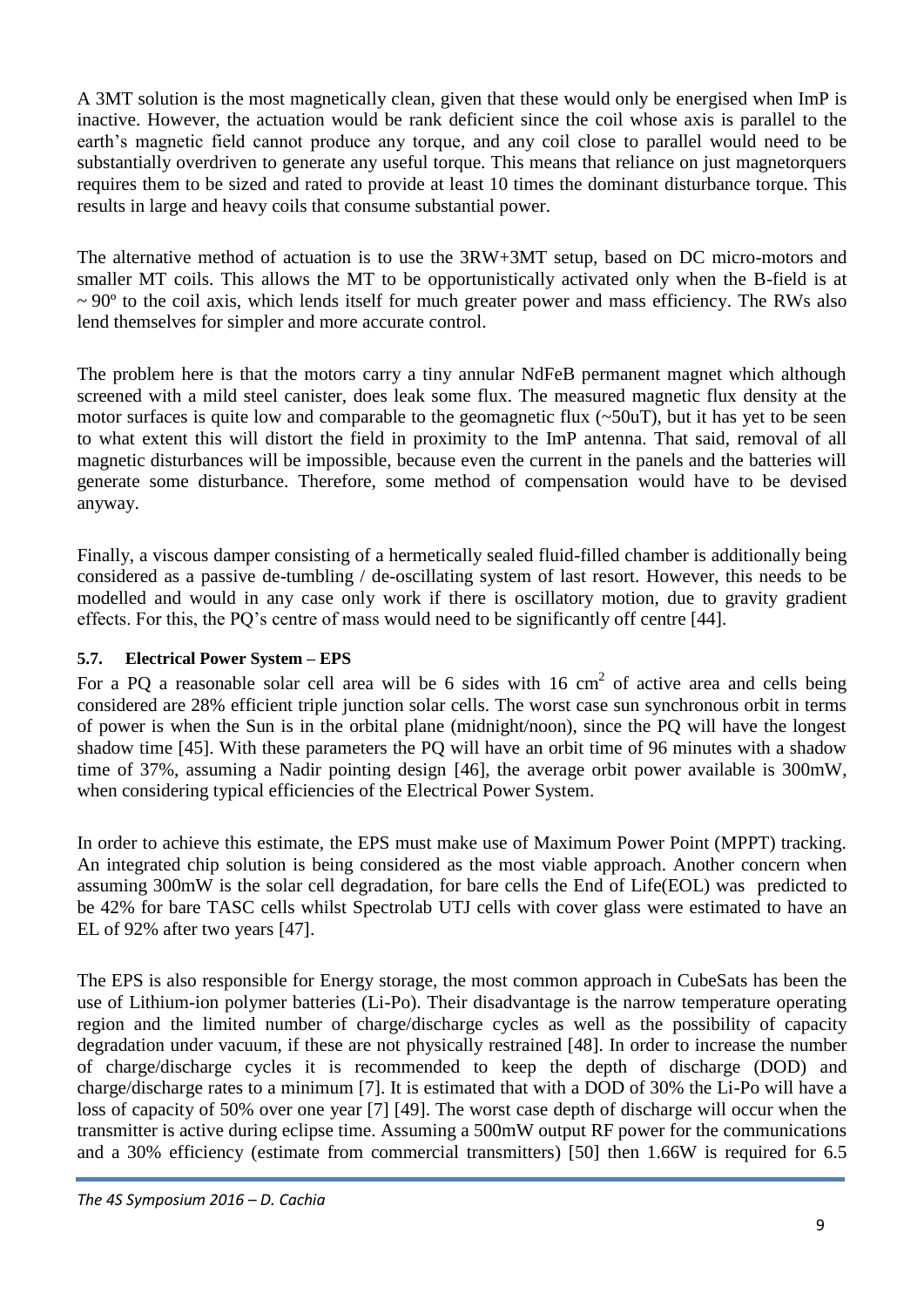minutes, and assuming that an additional average of 200 mW is being consumed throughout the eclipse time, then a 1000mAH battery will have a DOD of 8%.

Since the energy storage is the limiting factor to a mission"s lifetime, super capacitors will be considered as a secondary storage so that when the Li-Po degrades, the mission can continue at a reduced performance. Super capacitors have the advantage of being less sensitive to charging cycles and temperature. They have higher power densities, but they also have a smaller energy density.

The EPS design has to focus on the design of switchable supplies for power distribution and circuit protection such that sub systems are protected from single event latch-ups (SEL). The use of switchable supplies is necessary so that subsystems can be powered down and isolated if needed. Additionally telemetry will be collected to examine the performance of the EPS as well as the solar cell and battery degradation.

### **5.8. The Power Budget**

For the Power Budget to be met, operations have to be scheduled such that the average orbital power is kept to a minimum whilst ensuring that each subsystem"s power peak occurs at different times to keep the battery DOD as low as possible. Table 3 shows the preliminary power budget, with estimates as discussed throughout the paper, a 25% margin has been set to cater for any parameters that may not have been factored in.

| $SUB-$<br><b>SYSTEMS</b> | <b>COMPONENTS</b>  | <b>ORBIT TIME</b> | FREQUENCY  | <b>POWER</b>                               |                                   |                                |  |
|--------------------------|--------------------|-------------------|------------|--------------------------------------------|-----------------------------------|--------------------------------|--|
|                          |                    | [%]               | [PER DAY]  | <b>INSTANTANEOUS</b><br>$\lceil mW \rceil$ | <b>PEAK</b><br>$\lceil mW \rceil$ | <b>ORBITAL</b><br>AVERAGE [mW] |  |
| <b>EPS</b>               | EPS processor*     | Continuous        | n/a        | 10                                         | 10                                | 10 <sup>1</sup>                |  |
| <b>COMMS</b>             | Operation(Beacon)  | 10%               | Each orbit | 100                                        |                                   | 10 <sup>2</sup>                |  |
|                          | Operation (TX)     | 7%                | 2          | 1666                                       | 1666                              | 15                             |  |
|                          | Operation(RX)      | Continuous        | n/a        | 60                                         |                                   | 60                             |  |
| <b>ADCS</b>              | $3RW+3MT$          | <b>TBD</b>        | Each orbit | 25                                         |                                   | $25^3$                         |  |
|                          | <b>ADS</b>         | <b>TBD</b>        | Each orbit | 30                                         | <b>TBD</b>                        | $15^4$                         |  |
|                          | ADCS Processor*    | <b>TBD</b>        | Each orbit | 10                                         |                                   | 10 <sup>5</sup>                |  |
| <b>GNSS</b>              | <b>GNSS Module</b> | Whole orbit       | 2          | 120                                        | 120                               | $16^{6}$                       |  |
| $OBC*$                   | uController        | Continuous        | n/a        | 15                                         | 15                                | 15                             |  |
| ImP                      | μController        | <b>TBD</b>        | <b>TBD</b> | <b>TBD</b>                                 | <b>TBD</b>                        | 50                             |  |
|                          |                    |                   |            |                                            | Total:                            | 226                            |  |

Table 3 - Preliminary power budget

\*processors assumed to be identical, power consumption assumes processors are put in low power modes when not in use.

- 1. The EPS power assumes a processor with lower operating frequency
- 2. The beacon is assumed to have 13dBm output power, at 100bps CW
- 3. Initially allocated budget for a tentative ACS, for worst case 100% duty.
- 4. Attitude determination assuming 2 gyroscopic sensors and 2 magnetometers
- 5. Initially allocated budget for ADCS processor, for worst case 100% duty.
- 6. Power consumption from commercially available GNSS module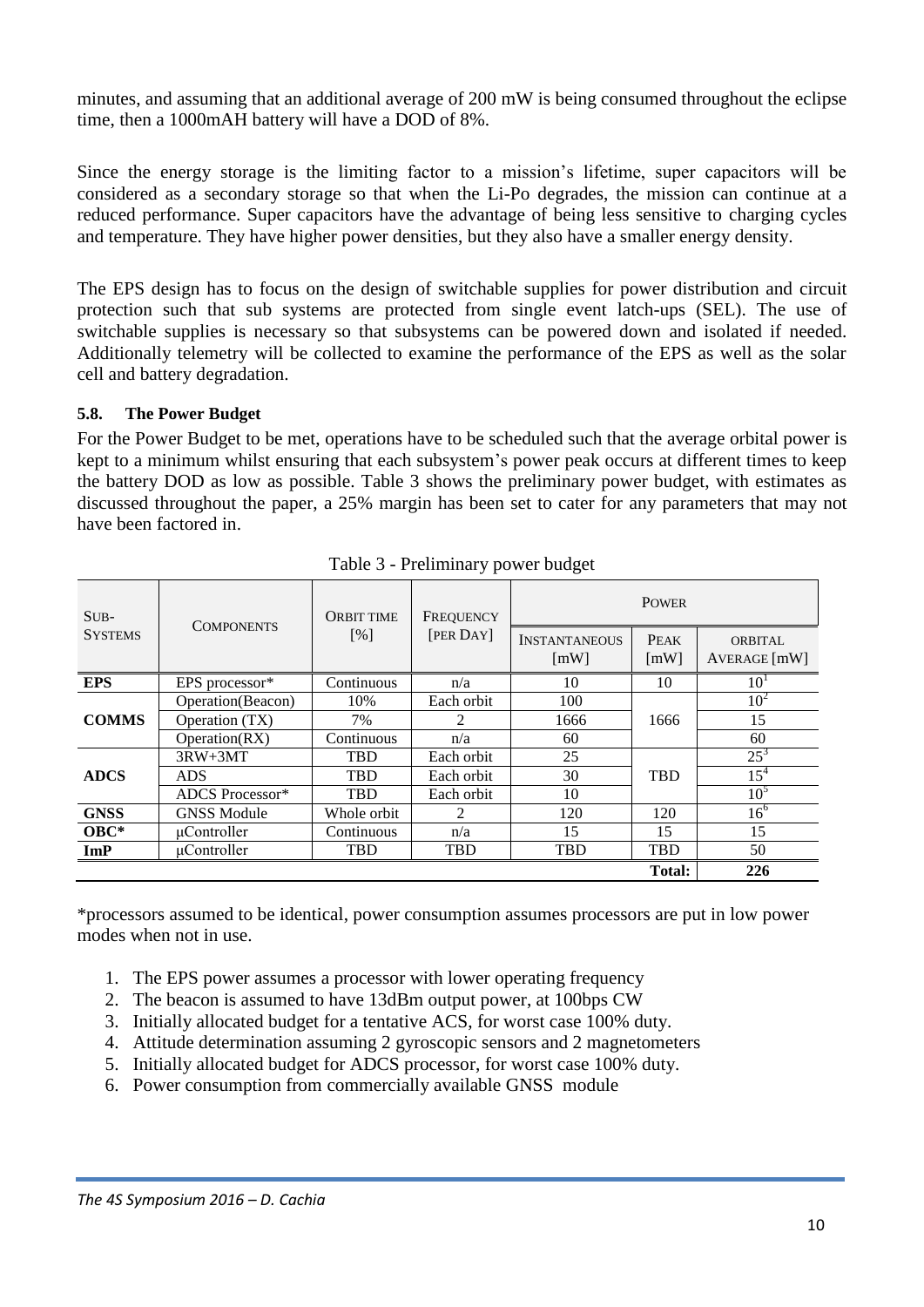## **5.9. The Mass Budget**

With the design criteria discussed in this paper, an initial mass budget has been allocated as shown in Table 4, keeping within the 250g limit. In order to work within this budget, 1mm or thinner PCBs have to be considered and a chassis will be designed so as to reduce the mass to a minimum. It has yet to be established whether the remaining budget will be sufficient for an eventual ACS.

| <b>SUBSYSTEM</b> | <b>COMPONENTS</b>      | <b>MASS</b><br>[g] | <b>MASS</b><br>[g] | <b>NOTES</b>                                                        |
|------------------|------------------------|--------------------|--------------------|---------------------------------------------------------------------|
|                  | AL7075 chassis         | 25                 |                    | Custom designed and chassis machined in-house                       |
| <b>Structure</b> | PCB's                  | 62                 | 95.7               | Assuming 5 PCBs and 6 PCBs for solar cell faces, 1mm thick          |
|                  | Connectors             | 5.7                |                    | Data Connectors, RF Connectors                                      |
|                  | Fasteners              | 3                  |                    | Screws or latches                                                   |
|                  | Solar cells            | 11.2               |                    | Triple Junction cells, $16cm2$ per face including cover glass       |
| <b>EPS</b>       | <b>Battery</b>         | 17                 | 33.2               | Measured for a typical 1000mAH Li-Po                                |
|                  | EPS components         | 5                  |                    | MPPT, Processor, Sundry passives                                    |
| <b>COMMS</b>     | <b>RF</b> Components   | 5                  | 7.3                | Transceiver, RF Amplifier, RF switch                                |
|                  | Antenna                | 2.3                |                    | Beryllium Copper antenna sections of $175 \times 0.8 \times 0.1$ mm |
| <b>GNSS</b>      | <b>GNSS Module</b>     | 10<br>10           |                    | Module includes GNSS receiver and patch antenna                     |
|                  | Magnetorquers          | 8.1                |                    | Assuming 3 magnetorquers of 2.7g each for RW de-spinning            |
| <b>ADCS</b>      | <b>Motors</b>          | 4.8                |                    | Assuming 3 DC micro motors of 1.6g each                             |
| $3RW+3MT$        | <b>Reaction Wheels</b> | 24.6               | 93.8               | Assuming 3 reaction wheels of 8.2g each                             |
|                  | Drivers, Sensors       | 5                  |                    | Accelerometer, Gyroscope, Magnetometer, 3 Axis                      |
|                  | Contingency            | 51.3               |                    | Any un-utilised mass budget may be distributed elsewhere.           |
| <b>OBC</b>       | Microcontroller        | 5                  | 5                  | Including voltage supervisor, watchdog, external memory             |
| ImP              | uController            | $\overline{c}$     | 5                  | Including voltage supervisor, watchdog                              |
|                  | Analogue               | 3                  |                    | Acquisition signal chain                                            |
| <b>Total:</b>    |                        |                    | 250.0              |                                                                     |

Table 4 - Estimate of Mass Budget

### **5.10. Operational Aspects**

The initial operational model adopted plans to use two ground stations, one in Malta and another in Birmingham. However, since these two locations are relatively close, this doesn't provide a significant advantage over a single station. An alternative, is to engage the amateur radio community to widen the ground station network which could be set up for data access. For this, the beacon could be used to broadcast the more important data. If necessary, the main transceiver could be scheduled for more frequent data transmissions at the cost of reducing the transmission power and data rates.

As for command telemetry and data analysis, two teams would have to be set up. One team would be responsible for the platform commands and data analysis such as battery voltage, and general system health, so that any faults can be simulated on the flight spares. Commands can then be uplinked to the PQ to modify its behaviour. The second team would be responsible for the scientific mission operations, including payload faults, ImP calibration, and analysis of the collected scientific data.

# **5.11. The Cost Budget**

Development of one-off, high-value devices such as satellites undergoes several phases and several complete systems are built throughout the process. These models are typically termed as follows: Structural and Thermal (STM), Engineering (EM), Qualification (QM), Flight (FM), at least 2x Flight Spares (FS). This means that the development costs must include the development of around 6 complete spacecraft. Although the testing aspects do not contribute the cost of construction of each device, these have been included in the overall development cost figure as shown in Table 5.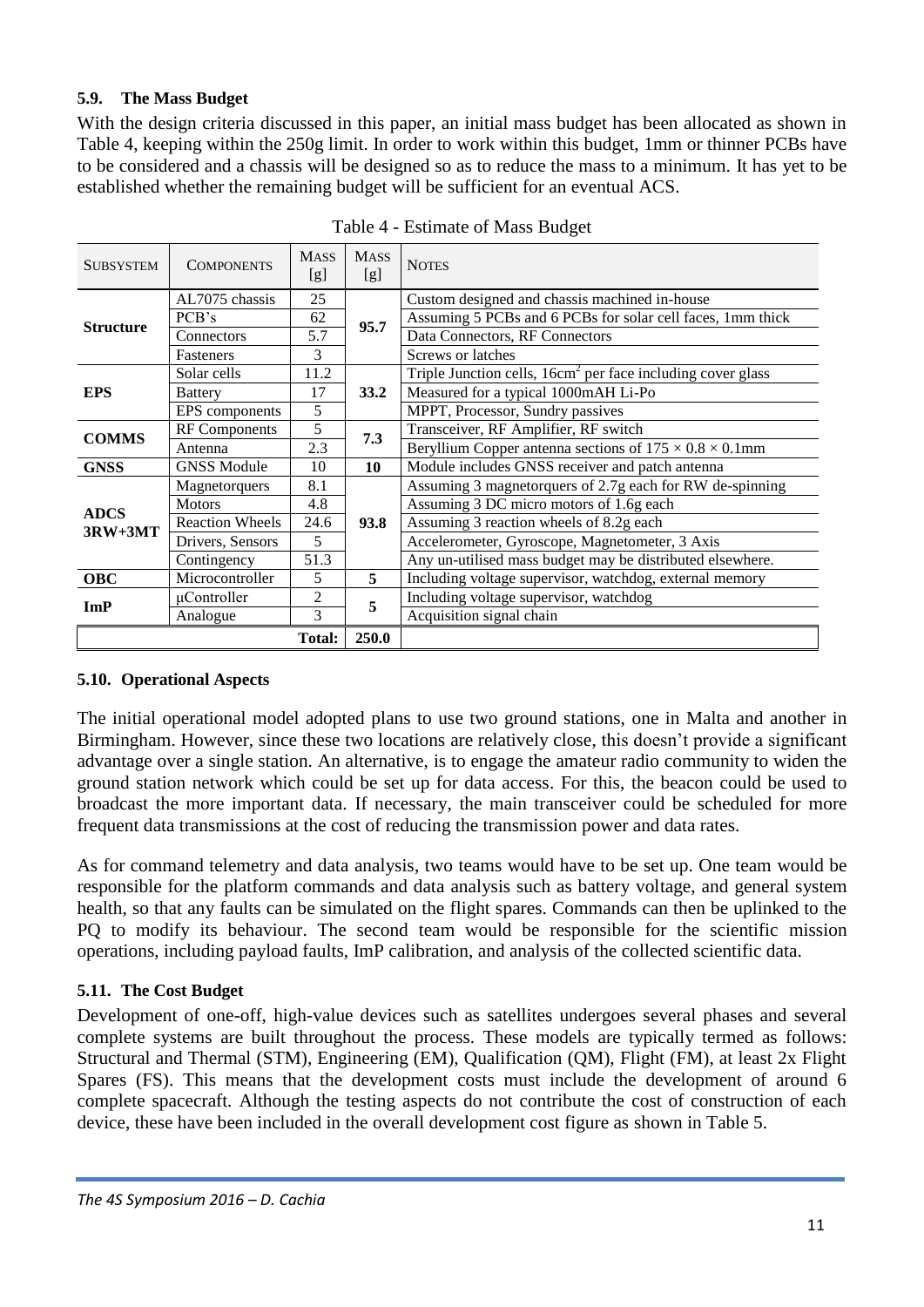| <b>SUBSYSTEM</b>                        | <b>COMPONENTS</b>      | <b>COST</b><br>$[\in]$ | $COST \times 6$<br>$[\epsilon]$ | <b>NOTES</b>                                                  |  |
|-----------------------------------------|------------------------|------------------------|---------------------------------|---------------------------------------------------------------|--|
|                                         | AL7075 chassis         | 100                    |                                 | Custom designed and chassis machined in-house                 |  |
|                                         | PCB's                  | 330                    |                                 | 5 PCBs and 6 PCBs for solar cell faces, 1mm thick             |  |
| <b>Structure</b>                        | Connectors             | 20                     | 3,300                           | Data Connectors, RF Connectors                                |  |
|                                         | Other                  | 100                    |                                 | Vacuum-rated adhesives, greases and elastomers                |  |
|                                         | Solar cells            | 1,500                  |                                 | Triple Junction cells, $16cm2$ per face including cover glass |  |
| <b>EPS</b>                              | <b>Energy Storage</b>  | 125                    | 10,050                          | 1000mAH Li-Po, Ultra-capacitors                               |  |
|                                         | EPS components         | 50                     |                                 | MPPT, Processor, Sundry passives                              |  |
|                                         | <b>RF</b> Components   | 50                     | 450                             | Transceiver, RF Amplifier, RF switch                          |  |
| <b>COMMS</b>                            | Antenna                | 25                     |                                 | Beryllium Copper Antenna                                      |  |
| <b>GNSS</b>                             | <b>GNSS Module</b>     | 1,250                  | 7,500                           | Module includes GNSS receiver and patch antenna               |  |
| <b>ADCS</b><br>$3RW+3MT$                | Magnetorquers          | 10                     |                                 | 3 coils of 2.7g each for RW de-spinning                       |  |
|                                         | <b>Motors</b>          | 15                     | 1,050                           | 3 DC micro motors                                             |  |
|                                         | <b>Reaction Wheels</b> | 50                     |                                 | 3 reaction wheels of a composite material                     |  |
|                                         | Drivers, Sensors       | 100                    |                                 | Accelerometer, Gyroscope, Magnetometer, 3 Axis                |  |
| <b>OBC</b>                              | Microcontroller        | 50                     | 300                             | Including voltage supervisor, watchdog, external memory       |  |
| ImP                                     | uController            | 100                    | 1,200                           | Including voltage supervisor, watchdog                        |  |
|                                         | Analogue, RF           | 100                    |                                 | Acquisition signal chain                                      |  |
| <b>Component Acceptance Testing</b>     |                        |                        | 2,500                           | In house testing, using purpose-built equipment               |  |
| <b>PQ Pre - Qualification testing</b>   |                        |                        | 2,500                           | In house testing, using adapted equipment                     |  |
| <b>Pre-Launch Qualification Testing</b> |                        |                        | 5,000                           | Certified laboratory testing                                  |  |
| Total:                                  |                        |                        | 33,850                          | Therefore Incremental Replication Cost = $\epsilon$ 3975      |  |

Table 5 – Estimated Development/Construction Costs for STM, EM, QM, FM, 2*×*FS

# **6 CONCLUSION**

In this paper the challenges of designing a PocketQube within the constraints imposed by an Ionospheric impedance probe have been highlighted. A suitable instrument which meets the overall mission requirements has been selected, and the implications of this choice is reflected in the solutions being considered for a feasible mission. The requirements have been discussed in relation to a preliminary top-level design, including a reasonably stable estimate of the mass, power, cost and communications link budgets. The resulting tallies provide an encouraging portrayal of the objectives. No insurmountable technical difficulties were found, and several viable design choices were identified. For these reasons, the project is deemed technical feasible.

Operational feasibility is less evident. However, the sub-divisible nature of the project allows the universities involved to engage a good number of undergraduate and postgraduate students to develop several systems in parallel. Each team gains expertise that will be helpful for debugging after launch. The possibility of reprogramming the PQ in orbit also simplifies the process of recovery, in the case of faults or unexpected behaviour. After a few months, mission execution is also expected to be largely automated.

The financial feasibility of the project is also in line with what was established as acceptable at the outset, where the cost of development nearly equates with the cost of the launch. Therefore, the feasibility of developing a sophisticated PQ spacecraft with a scientific payload has been established in this sense. Moreover, the incremental cost of the device is estimated to be under  $\epsilon$ 4000 which makes a constellation of such devices, a practical proposition.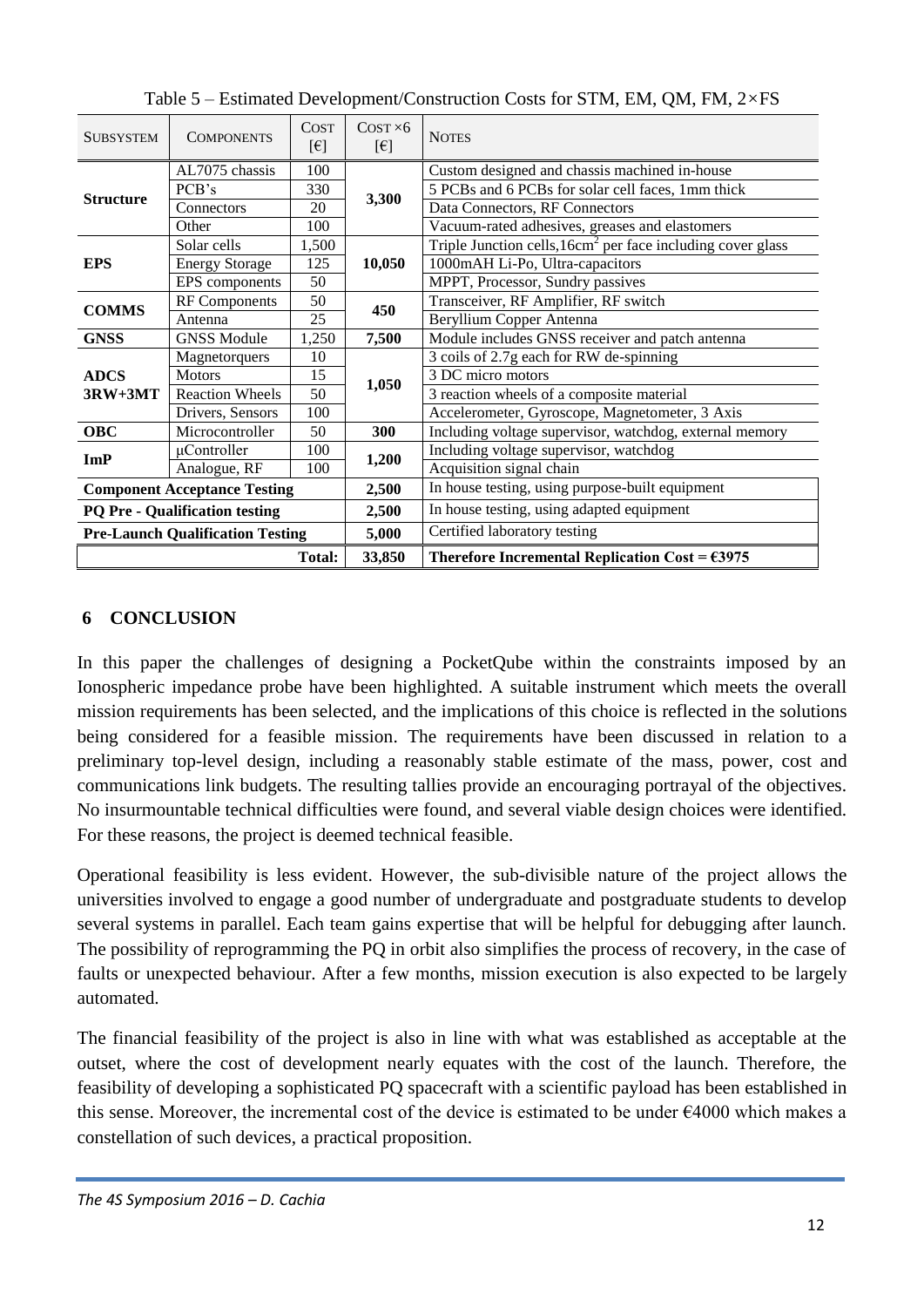#### **7 REFERENCES**

- [1] E. Kulu, "*The Nanosatallite Database*," Radius Space, [Online]. Available: http://www.nanosats.eu. [Accessed 19 04 2016].
- [2] C. Boshuizen, J. Mason, P. Klupar and S. Spanhake, "*Results from the Planet Labs Flock constellation*," in *The 28th Annual AIAA/USU Conference on Small Satellites, American Institute of Aeronautics and Astronautics (AIAA)*, Logan, UT, 2014.
- [3] Interorbital Systems, *TubeSat Kit Specifications and Pricing,* 2.0 ed., 2013.
- [4] R. J. Twigs, J. G. Jernigan, L. R. Cominsky, B. K. Malphrus, B. S. Silverman, K. Zack, S. McNeil, W. Roack-Barrett and T.-L. Team, "*The PocketQube Concept*," in *Cubesat Workshop*, California State Polytechnic University, 2014.
- [5] M. Mercedes, W. Andrew, C. Aman and T. Jekan, *SunCube FemtoSat Design Specifications (SFDS),* Arizona State University, 2016.
- [6] D. J. Barnhart, T. Vladimirova and M. S. Sweeting, "*Satellite-on-a-Chip: A Feasibility Study,*" in *Proc. 5th Round Table on Micro/Nano Technologies for Space*, Nordwijk, The Netherlands, 2005.
- [7] C. Clark and E. Simon, "*Evaluation of Lithium Polymer Technology for Small Satellite,*" in *Proceedings of the 21st Annual AIAA/USU Conference on Small Satellites*, Logan, Utah, USA, 2007.
- [8] S. M. Guertin, "*CubeSat and Mobile Processors,*" in *NASA Electronics Technology Workshop*, NASA Goddard Space Flight Center in Greenbelt, MD, June 23-26, 2015..
- [9] S. Gregucci, *Pannelli fotovoltaici a basso costo per piccoli satelliti: progettazione, sviluppo e qualifica per applicazione su UniSat5,* Pisa: Universita" Degli Studi di Pisa , 2012.
- [10] SSE group, "*Small satellite projects and their cost,*" Delft University of Technology, [Online]. Available: http://www.lr.tudelft.nl/en/organisation/departments/space-engineering/space-systemsengineering/expertise-areas/mission-concept-exploration/small-satellite-projects/. [Accessed 25 April 2016].
- [11] *National Space Weather Program,* Washington DC, 1995.
- [12] T. F. Tascione, *Introduction to the Space Environment*, 2nd ed., Malabar, Florida: Krieger Publishing Company, 1994.
- [13] K. Davies, *Ionospheric Radio*, 1st ed., London: The Institution of Engineering and Tech., 1990.
- [14] R. A. Anthes, "*Exploring Earth's atmosphere with radio occultation: contributions to weather, climate and space weather,*" *Atmospheric Measurement Tech.,* no. 4, pp. 1077-1103, 2011.
- [15] C. G. Carlson, "*Next Generation Plasma Frequency Probe Instrumentation Technique,*" *American Geophysical Union,* 2003.
- [16] E. A. Spencer, S. Patra, T. Andriyas, C. M. Swenson and J. Ward, "*Plasma Impedance Probe Analysis with a Finite Difference Time Domain Simulation,*" in *16th IEEE International Pulsed Power Conference*, 2007.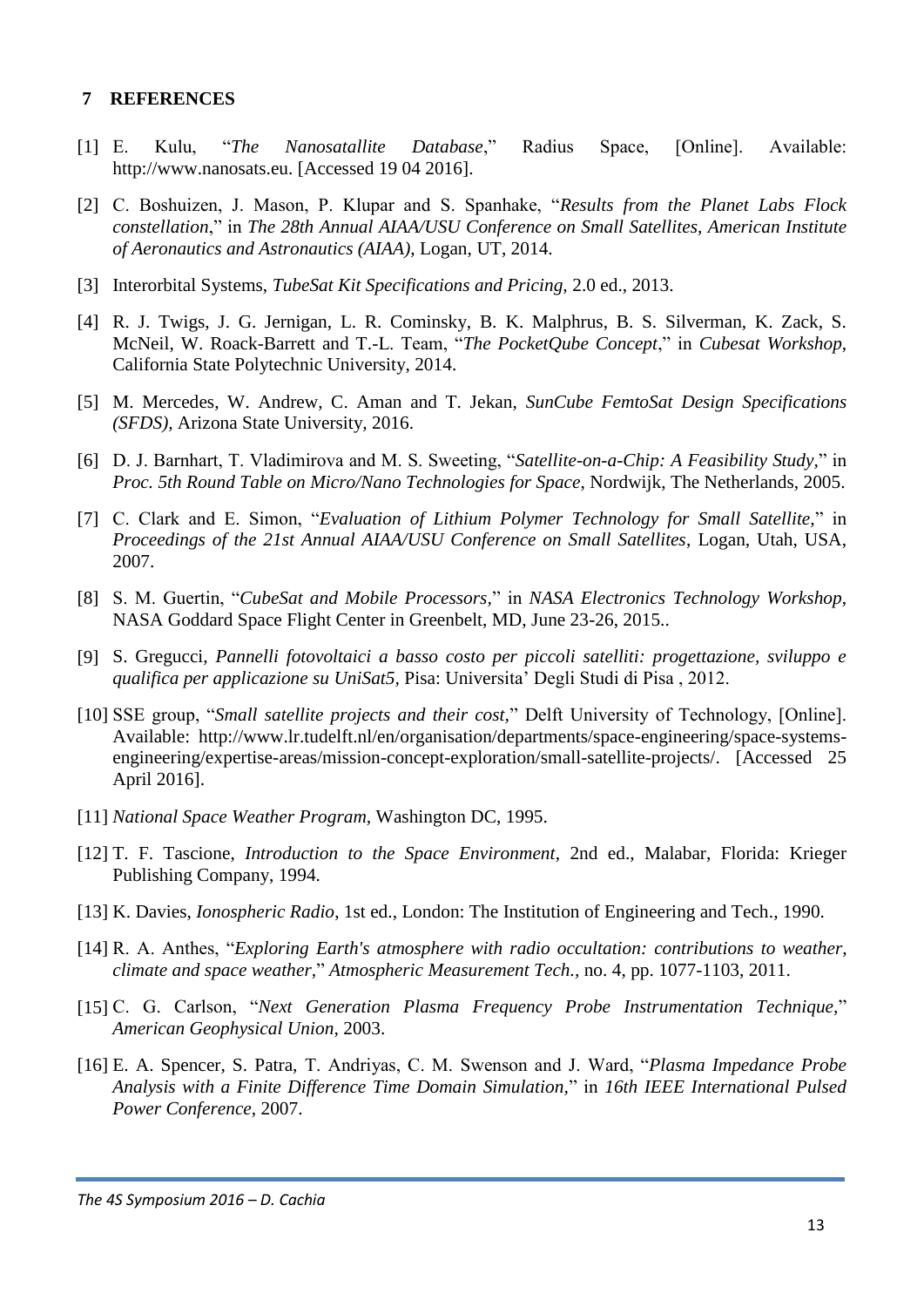- [17] D. Blackwell, D. N. Walker and W. E. Amatucci, "*Measurement of Absolute Electron Density with a Plasma Impedance Probe,*" *Review of Scientific Instruments,* vol. 76, no. 2, pp. 1-7, 2005.
- [18] M. Ya-li, T. Fu-jun, X. Yu-xiong, C. Yi-feng and G. Xin, "*Retarding Potential Analyzer Design and Result Analysis for Ion Energy Distribution Measurement of the Thruster Plume in the Laboratory,*" *International Journal of Mechanical, Aerospace, Industrial, Mechatronic and Manufacturing Engineering ,* vol. 6, no. 11, pp. 1825-1828, 2012.
- [19] P. C. Neal, N. D. Taormina and A. R. Strom, "*iMESA-R : An Integrated , Miniaturized , Electrostatic Analyzer - Reflight,*" in *31st Space Symposium, Technical Track*, Colorado Springs, Colorado, United States of America, 2015.
- [20] A. Barjatya, *Langmuir Probe Measurements in the Ionosphere,* Utah State University, 2007.
- [21] A. C. Escobar, *A Langmuir Probe Instrument For Research In The Terrestrial Ionosphere,*  Pennsylvania State University, 2009.
- [22] G. S. Jiang, W. H. Chen, Y. W. Hsu, K. Oyama and C. Z. Cheng, "*Development of Electron Temperature and Density Probe (TeNeP) for Nano- and Micro-satellites-II,*" in *Japan Geoscience Union Meeting*, Pacifico, Yokohoma, 2014.
- [23] M. Jayaram, M. A. E. Hamoui, S. Patra, C. Winstead and E. Spencer, "*Fully-Integrated Electronic System for a Plasma Impedance Probe,*" in *AIAA/USU Conference on Small Satellites*, 2008.
- [24] M. A. E. Hamoui, *A Pipeline Analog-To-Digital Converter for a Plasma Impedance Probe,* Utah State University, 2009.
- [25] P. Nikitin and C. Swenson, "*Impedance of a Short Dipole Antenna in a Cold Plasma,*" *IEEE Trans. Antennas Propag.,* vol. 49, no. 10, pp. 1377-1381, 2001.
- [26] K. G. Balmain, "*The Impedance of a Short Dipole Antenna in a Magnetoplasma,*" *IEEE Trans. Antennas Propag.,* vol. 12, no. 5, pp. 605-617, 1964.
- [27] C. Sansoè and M. Tranchero, "*Use of FRAM Memories in Spacecrafts,*" in *Ferroelectrics - Applications*, InTech, 2011, pp. 213-230.
- [28] K. A. Ødegaard, *Error Detection and Correction for Low-Cost Nano Satellites,* Norwegian University of Science and Technology, 2013.
- [29] B. Klofas and K. Leveque, "*A Survey of CubeSat Communication Systems: 2009-2012,*" in *10th Annual CubeSat Developers Workshop*, Cal Poly State University, San Luis Obispo, CA , 2013.
- [30] B. Price, *Amateur Radio's View on CubeSat Spectrum and Licensing Issues, ARRL, 2015.*
- [31] E. Narverud, *Design of a UHF Radio System for Small LEO Satellites,* Norwegian University of Science and Technology, 2007.
- [32] B. L. E. Mendez, *Link Budget for NTNU Test Satellite,* Norwegian University of Science and Technology, 2013.
- [33] J. A. King, *AMSAT / IARU Standard Link Budget System,* 2003.
- [34] G. Maral and M. Bousquet, *Satellite Communication System,* Wiley, 2009.

*The 4S Symposium 2016 – D. Cachia*